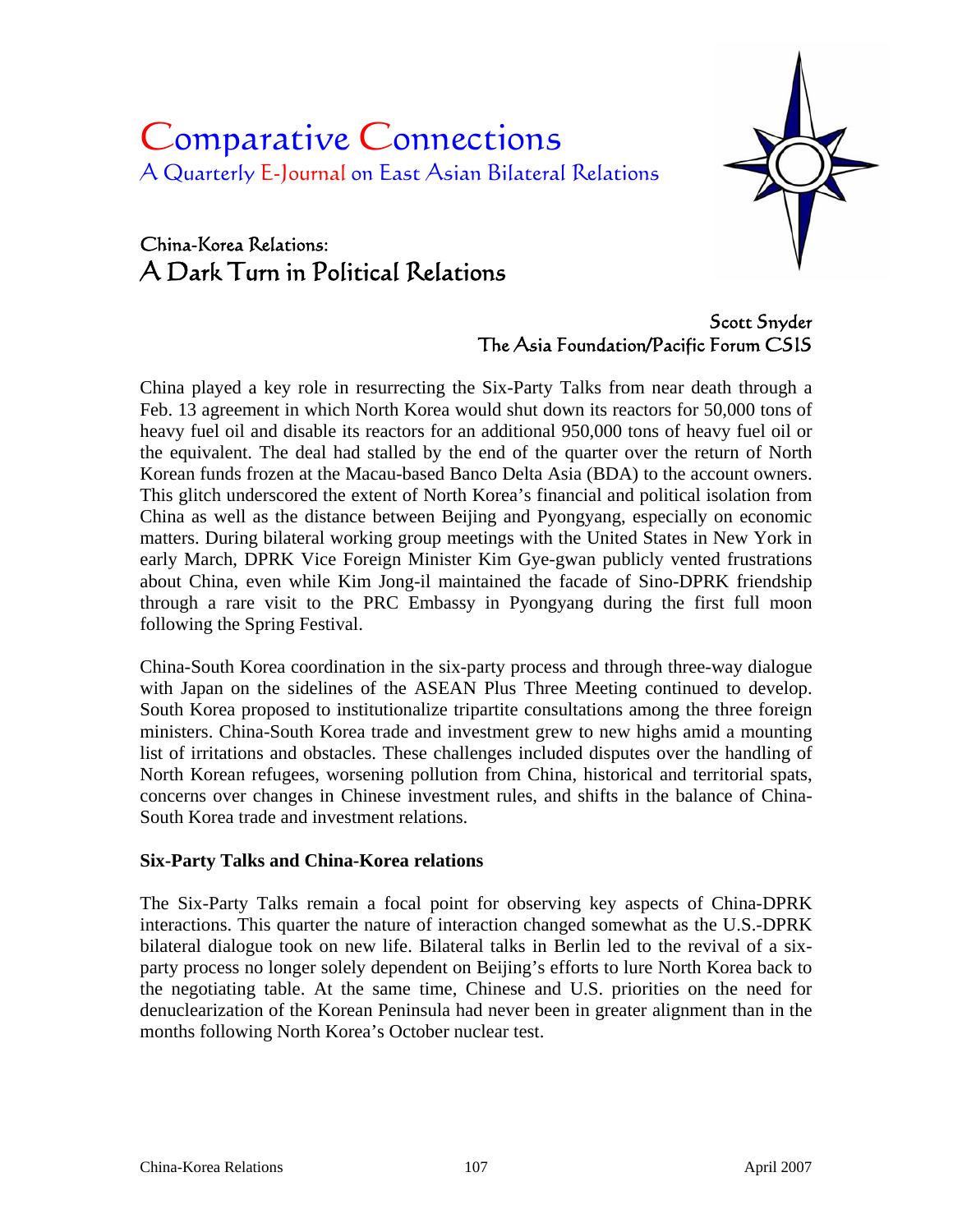Chinese officials still played an active role in facilitating the completion of a six-party implementing agreement by reconvening talks in Beijing shortly following the U.S.- DPRK Berlin meeting. The PRC even formally pledged to provide North Korea with energy assistance in return for disabling its nuclear reactor and allowing IAEA inspectors to return to Pyongyang, and Beijing benefited from a tangible result of longstanding Chinese efforts to promote the six-party process. Meanwhile, PRC economic relations with the DPRK appeared to have returned to normal. As thanks, Vice Minister Kim Gyegwan immediately attempted to create distance between the U.S. and China while attempting to draw the DPRK closer to the United States. Kim was reported to have asserted at an unofficial session on the sidelines of March 6-7 bilateral working group discussions in New York that the U.S. reliance on China to try to resolve the nuclear issue had not worked and that China was "trying to use" the DPRK. Predictably, the North Koreans walked out on the latest round of Six-Party Talks on March 22 even before the Chinese had officially called a recess.

Whatever has gone on behind the scenes in the China-DPRK relationship, Kim Jong-il's March 4 visit to the PRC Embassy in Pyongyang and his receipt of a "verbal personal message" from PRC Ambassador Liu Xiaoming has put a good face on the relationship. The visit restored China's regular habit of engineering quarterly direct contact with Kim Jong-il that had started in the context of the second North Korean nuclear crisis in early 2003. The failure of Chinese authorities to meet Kim Jong-il between the July 5, 2006 North Korean missile test and the Oct. 9, 2006 nuclear test appears to have been a low point in the relationship, but Kim Jong-il's meeting with Special Envoy Tang Jiaxuan October 2006 restored contact prior to Kim's latest visit to the PRC Embassy. Some reports raise the possibility that Kim's embassy visit might foreshadow plans by Kim to visit China later this year.

#### **Back to reality: China-South Korea economic relations**

2006 marked new heights for China-South Korea trade and investment, but the torrid 30 percent annual growth that had characterized the trade relationship since China's entry into the World Trade Organization (WTO) in 2001 shrank to more normal levels. South Korean exports to China increased to just under \$70 billion, a 12.2 percent increase over 2005, while Chinese exports to South Korea grew by over 25 percent to \$48.5 billion. For the first time, South Korea's trade surplus with China began to shrink, a fact that had drawn notice late in 2006 as a worrisome sign of lagging competitiveness vis-à-vis China in third-country markets. South Korean banks are opening branches in China; Hana Bank has been particularly active in China's northeastern provinces. In the other direction, there are rumors that two Chinese banks may now be interested in purchasing the Korea Exchange Bank. A survey by the Korea International Trade Association showed that over one-quarter of Korean firms in China are losing money on their operations as a result of management difficulties and labor problems, increased tax audits, or the appreciation of the Chinese yuan against major currencies.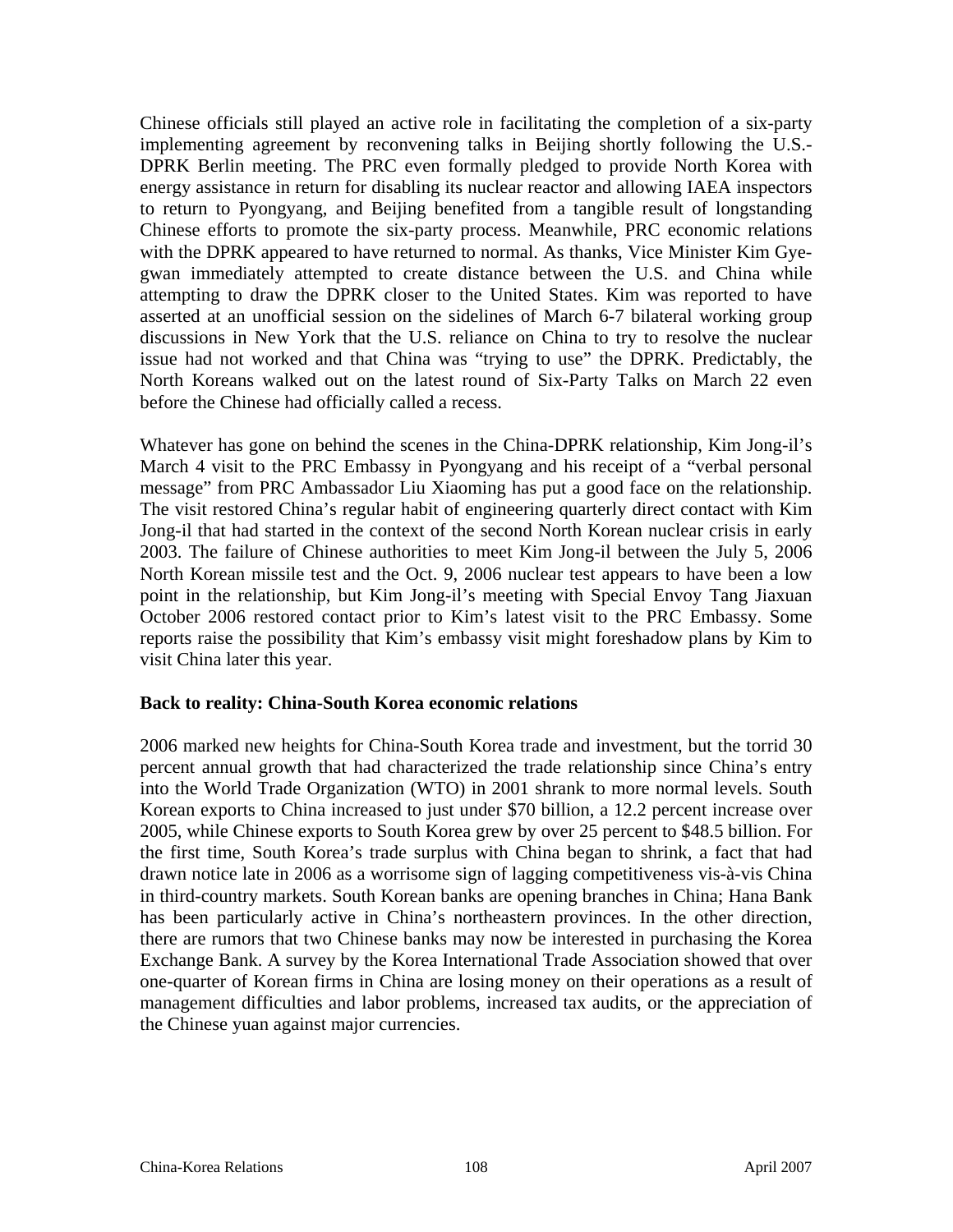South Korean investment in China also continued to grow in 2006, but represented a smaller proportion of South Korea's overall foreign direct investment than in previous years. South Korean overseas investment more than doubled to over \$18.5 billion and Chinese-bound foreign investment increased by 27.9 percent to \$4.5 billion. But China's portion of South Korea's overall investment dropped to 24 percent, compared to 44.6 percent in 2004. New regulations in China restricted investments in labor-intensive sectors in favor of more technology-intensive sectors that would involve a greater transfer of technology or know-how to Chinese workers. The Korea Trade Investment Promotion Agency (KOTRA) warned Korean investors to fully study the changing conditions of China's business environment and to manage the risks associated with investments in a January report. China also continued to enhance its international competitiveness in sectors such as steel and shipbuilding, sectors in which South Korea has been a global leader in recent years.

Nonetheless, South Korean export and production continued to thrive in selective sectors within China. Hyundai continued to expand its production in hopes of boosting its market share in the Chinese automobile and truck market, while Korean tire manufacturers have had great success in expanding their market share. Hankook Tire Company has 25 percent of tire sales in China (up from 5.4 percent in 1998 when it entered the market), while Kumho has 15 percent of China's tire market, the third largest market share.

Samsung announced that it would cede production of "white goods" such as household appliances to local Chinese rivals. Despite their price advantage, Chinese manufacturers of household goods are having surprising trouble in the Korean market due to their inexperience with after-sale service arrangements that are standard in Korea. Likewise, Pusan Port has faced increasingly stiff competition from newer Chinese ports that have come on-line in recent years, dropping from the third busiest port in the world during 2000-2002 to fifth. New Chinese ports at Yantai and Weihai may take as many as 2 million TEU containers from Korea's Pusan and Kwangyang ports by 2011.

China exerts a powerful attraction for Korean exporters, but it is difficult to escape China's magnetic field. Even as South Korean negotiators were ramping up for a final push to conclude a Korea-U.S. free trade agreement, it was announced that China and South Korea would launch a feasibility study to explore a China-South Korea free trade agreement.

A 9 percent drop in the Shanghai stock market caused a 2.45 percent downturn on the KOSPI, South Korea's stock index, in early March. But the impact of Chinese economic developments on the South Korean equities market is nothing new, and the effect on the KOSPI was less than on many other markets. In fact, South Korean equity markets are increasingly taking in stride periodic Chinese government efforts to rein in China domestic economic growth after experiencing several "China shocks" in recent years following Chinese government announcements designed to cool the domestic economy.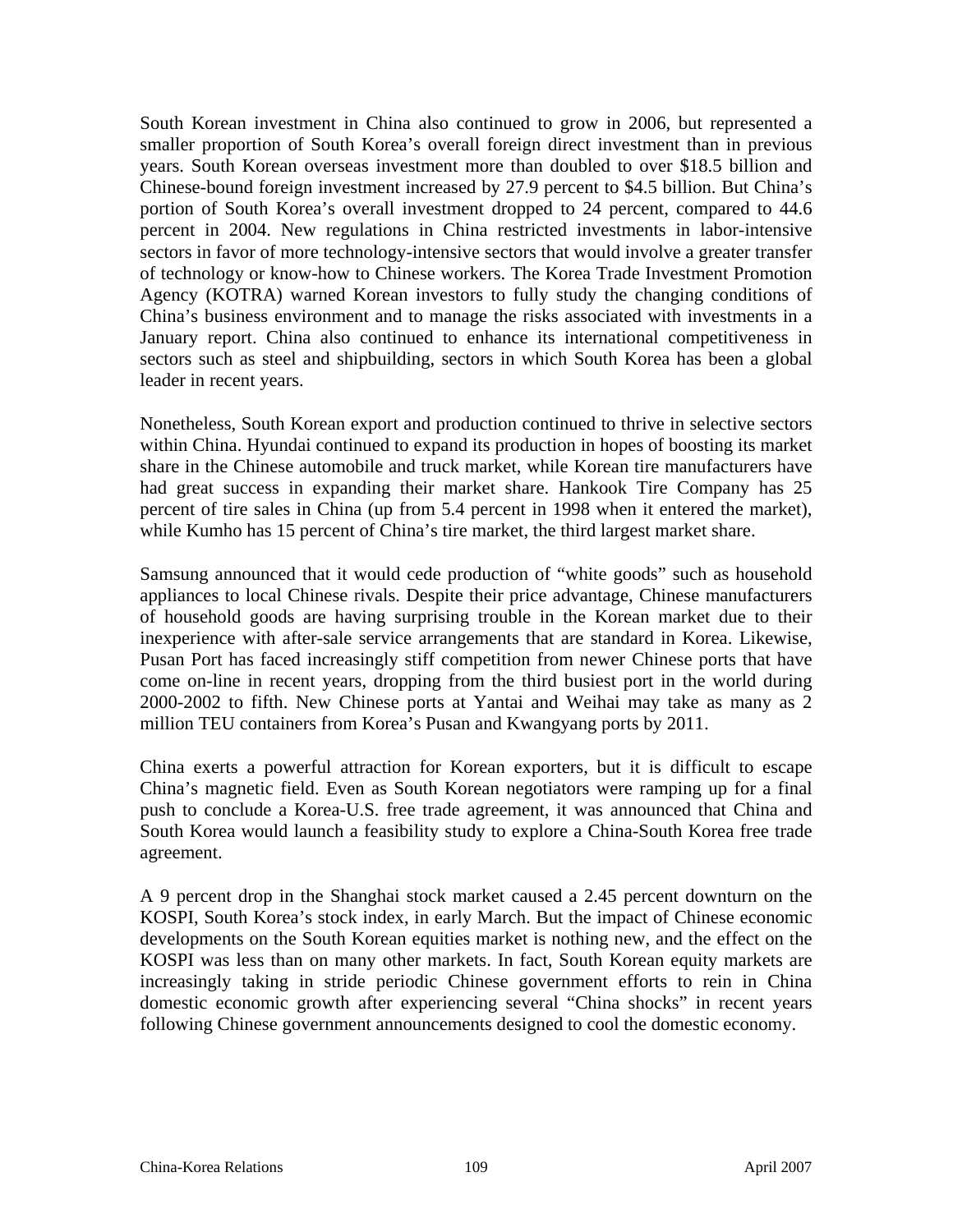#### **Mounting challenges in the China-South Korea relationship**

This quarter was marked by a series of negative events that highlight the chronic political problems between China and South Korea. The first incident involved a South Korean fisherman, Choe Uk-il, who had been held in North Korea since 1975. Choe's family arranged a broker to make the dangerous trek to North Korea to bring Choe out. He arrived in Yanji on Dec. 25 and had a reunion with his wife on New Year's Eve, but when his wife attempted to call a South Korean consular official in Shenyang in an attempt to arrange passage to Seoul, the official repeatedly asked her how she got his mobile phone number and seemed disinclined to help, leaving Choe unprotected and at risk of repatriation to North Korea if he were caught by Chinese security authorities. Finally, South Korean authorities provided Choe with a safe place to stay in Shenyang while PRC authorities reviewed the case, and he arrived in Seoul in less than one month.

A tape of the conversation between Choe's wife and the South Korean consular official in Shenyang enraged public opinion, stimulated strong criticism of the Foreign Ministry for its handling of the situation, and reminded the South Korean public of previous cases in which South Korean consular officials had ignored pleas for help from a South Korean prisoner of war who had escaped from the North. The South Korean consulate in Shenyang failed to provide protection to North Korean family members of long-time South Korean prisoners of war who had come to Seoul last year. Those family members were at a safe house in Shenyang last October, but while the South Korean consulate attempted to arrange safe passage for them to Seoul, Chinese police authorities raided the safe house and repatriated the family members to North Korea despite South Korean requests that they be allowed to come to Seoul. (Testimony by North Korean defectors reveals that repatriation under such circumstances is a virtual death sentence since North Korean authorities will assign refugees who have come into contact with South Koreans to labor camps where the work is so hard they are likely to die within months.) This development contravened an informal understanding between South Korean authorities and Chinese counterparts by which South Korean authorities would notify and turn over refugees for a Chinese internal investigation prior to their travel to Seoul. But since the repatriation of the defector families last fall and in light of increasing South Korean public criticisms of the Foreign Ministry, South Korean officials are extending protection in sensitive defector cases and notifying Chinese authorities after the fact that individuals are under South Korean consular protection.

An even more challenging case involved the daughter of a South Korean prisoner of war who sought to bring her father's remains from China to South Korea late last year, but was prevented by Chinese authorities. She went public with her criticisms at a forum hosted by the opposition party in early February. Although she was able to come from China to Seoul with her two children, Chinese authorities confiscated the remains. Despite her requests for assistance from South Korean consular officials, the Chinese authorities handed over the remains to North Korea.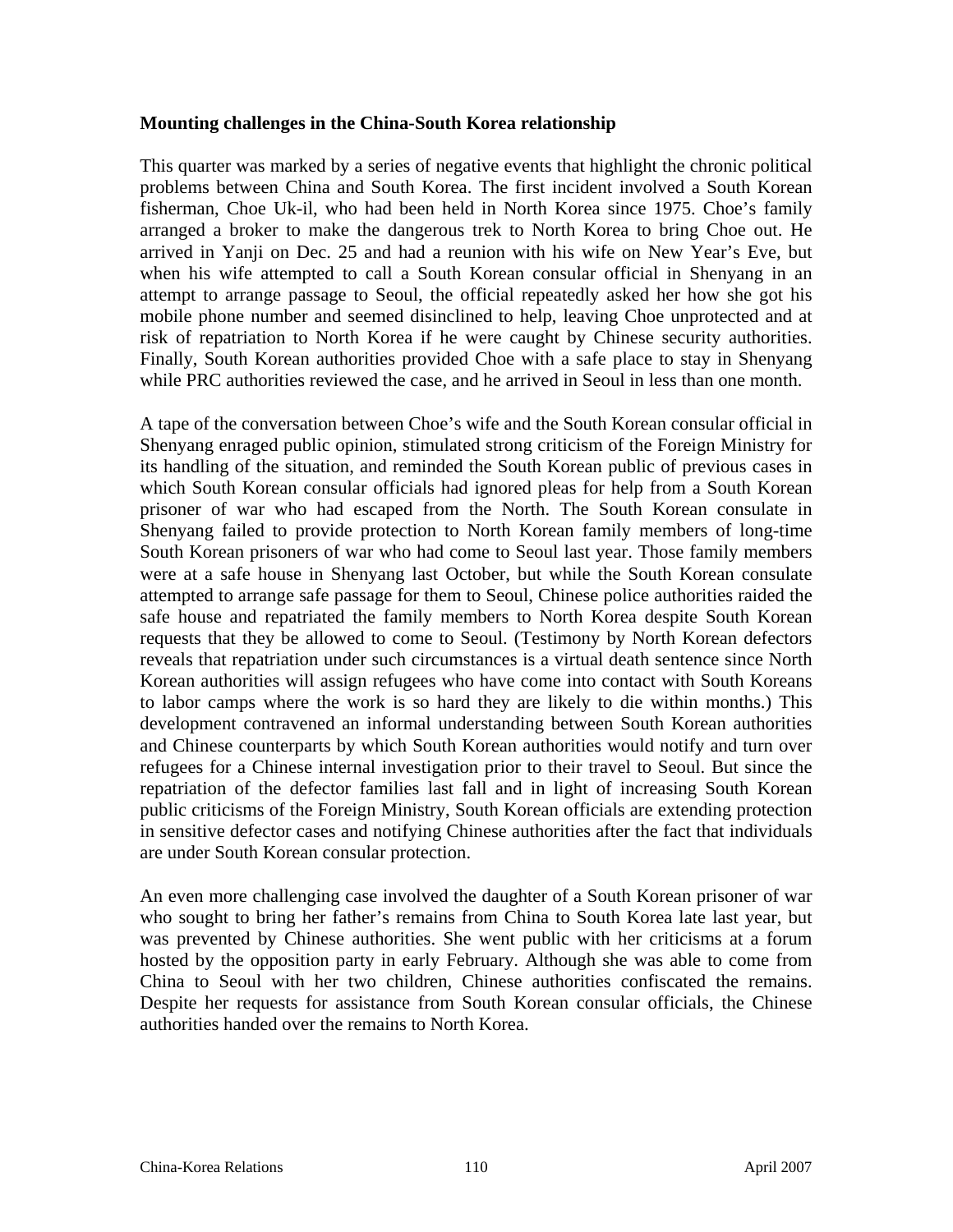Increasingly, North Korea's borders are porous enough that money paid to brokers determines whether and how quickly an individual in North Korea can depart Pyongyang and arrive in Seoul. But the journey remains fraught with danger and there are numerous risks; dubious brokers may swindle victims; refugees may be robbed, raped, or enslaved; or Chinese public security authorities may capture and repatriate North Koreans. South Korean citizens such as prisoners or war or victims of North Korean kidnapping face peculiar dangers since the South Korean government has a responsibility to protect those citizens, but often can not make proper representations to the Chinese government without the opportunity to research and verify the subject's claims to South Korean citizenship. Yet refugee conditions are so precarious that they can not easily make their case or gain urgent assistance from South Korean government officials who are discouraged by Chinese authorities from assisting North Korean refugees.

Another diplomatic tempest occurred during the winter Asian Games held in South Korea in early February. Irked by China's campaign to host the 2018 Winter Olympic Games at Mount Changbai (known to Koreans as Mount Paektu) near the China/North Korea border, five South Korean female short-track speed skaters held up a sign during the medal award ceremony stating that "Paektusan is our land." This incident led the South Korean Ministry of Foreign Affairs and Trade to make an official apology in response to Chinese official protests since South Korea has no claim to that territory, which is on the border of China and North Korea. The Chinese government has recently shut down South Korean-operated hotels at Mount Changbai and sought to list the mountain as a UNESCO World Heritage site. Given recent disputes over whether the ancient Goguryeo kingdom belongs to Chinese or Korean history, South Korean passions over the mountain that is regarded as the historic birthplace of the Korean race run high. The incident also foreshadowed renewed difficulties over territorial issues that might ensue after Korean reunification and highlighted South Korean irritation at affronts derived from China's "rising power" mentality.

Yet another case of Chinese diplomatic pressure from the PRC Embassy in Seoul on a South Korean domestic matter resulted in the cancellation of a New Year's gala performance scheduled for Jan. 6-7 at the National Theater of Korea. The sponsors from an overseas Chinese broadcasting company, the New Tang Dynasty Television (NTDTV), are considered unfavorable by the Chinese Communist Party, and had been denied media access to cover the APEC Summit in Busan in November 2005.

In mid-February, a fire set by a Chinese-Korean inmate at the Yeosu Detention Center took the lives of eight Chinese detainees, raising concerns about the treatment of illegal immigrants in detention in South Korea. PRC Ambassador Ning Fukui raised concerns following the incident and urged the Korean government to provide adequate compensation for victims and to discipline responsible immigration authorities.

Chronic environmental concerns over the annual "yellow dust" from western China across the Korean Peninsula are an ongoing concern in South Korea, despite increased inter-governmental efforts among South Korea, China, and Japan to address the issue through projects coordinated among the respective ministries of environment. Each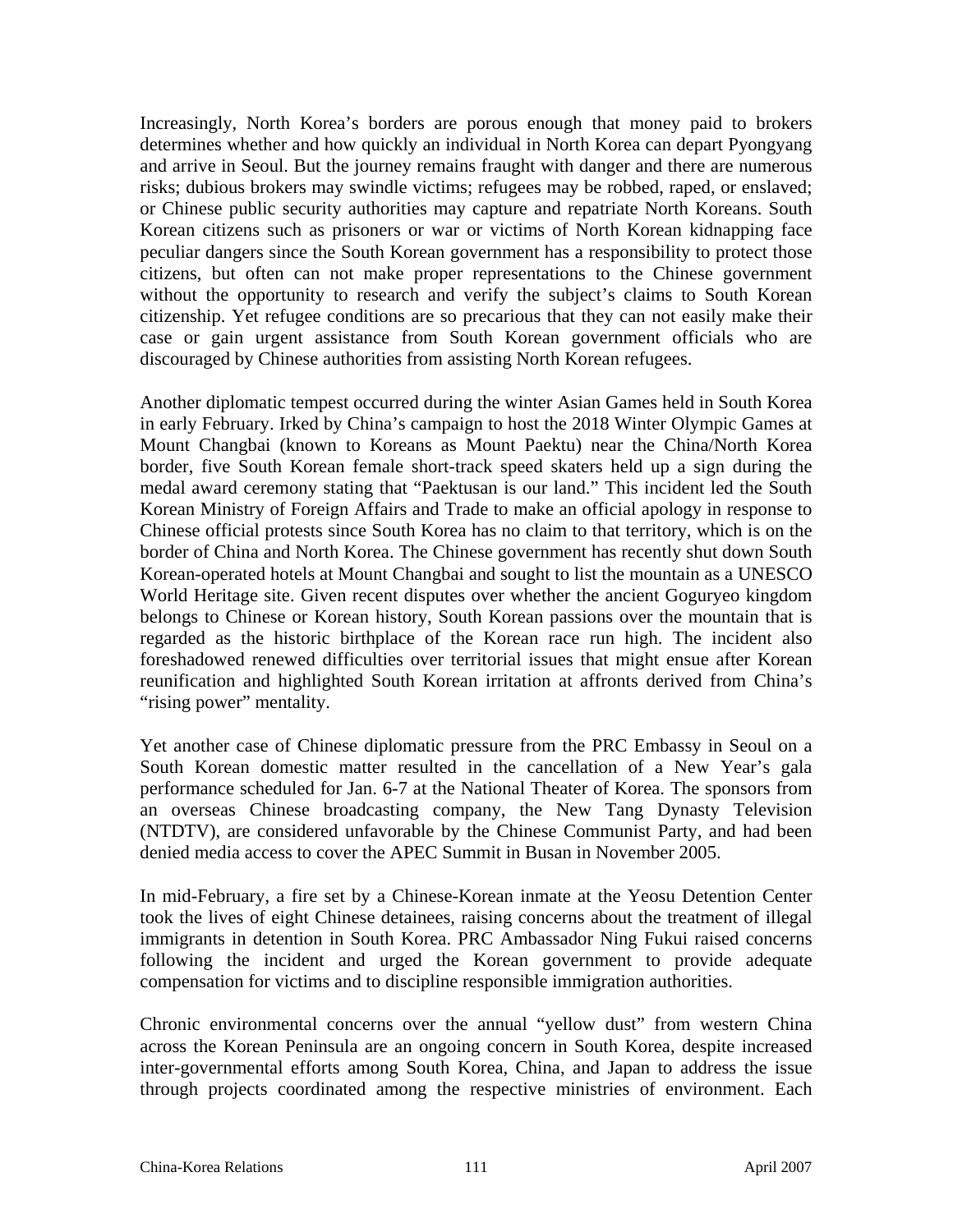spring South Korea's Meteorological Association attempts to provide environmental alerts based on wind patterns, since the yellow dust directly affects the elderly and school children. South Korean schools have even closed in response to the alerts and those at risk of respiratory ailments are urged to stay inside on yellow dust alert days. In 2006, there were four yellow dust alerts lasting a total of 11 days. The yellow dust contains carcinogenic heavy metals and is blamed for an increase in respiratory disease and higher rates of defective products in the precision manufacturing industry. A recent study by the National Institute of Environmental Research revealed that sulfur dioxide emissions in South Korea's coastal areas is four times higher than the level reported on Japan's western coast and more than 10 times higher than the level found on the North Pacific, highlighting the health impact of pollutants and acid rain caused by China's industrialization. This environmental problem has also been the focal point of NGOs such as the Korea-China Future Forest Association, through which young South Koreans travel to Inner Mongolia to plant trees as part of a reforestation campaign.

South Korea opened a new visa category under the Foreign Workers' Employment Act during the first week in March for ethnic Koreans in China and Russia who want to work in or visit South Korea. The new regulation allows qualified overseas ethnic Koreans with family ties to Korea to work in a greater number of sectors and to exercise other rights in South Korea on a broader basis than immigrants in other visa categories. The Ministry of Justice anticipated that over 275,000 ethnic Koreans will apply for the visa. Ethnic Koreans who do not have relatives in Korea will be required to pass a state-run Korean language test. The H-2 visa will allow ethnic Koreans to stay and work in Korea for up to three years on a single-entry basis or five years on a multiple-entry basis. A previous attempt to ease visa regulations on ethnic Koreans from China and Russia in 2001 and 2002 had faced objections from PRC authorities and was ultimately ruled unconstitutional by South Korea's constitutional court, but since this new law does not extend citizenship rights to overseas Koreans, it is not expected to run into opposition this time.

### **From "Plus Three" to "Three-Party"**

The Chinese, South Korean, and Japanese leaders have had regular "Plus Three" meetings on the sidelines of the ASEAN Plus Three meetings in recent years. Usually those meetings have focused on prospects for deepening economic cooperation, although the status of Six-Party Talks has also drawn attention in recent years. The meeting was not held in 2005 due to Chinese and South Korean negative responses to Prime Minister Koizumi Junichiro's visit to Yasukuni Shrine; the meeting resumed in January 2007 with Wen, Roh Moo-hyun, and Abe Shinzo at the ASEAN Plus Three meeting in Cebu. At the three-way summit, Wen Jiabao emphasized the need for more regular high-level contact among the three countries, and Roh proposed regular annual high-level meetings among foreign ministers from the three countries to discuss regional issues rather than dealing with them only in a bilateral context. Such a forum would mark the second regular tripartite meeting among ministers; the other is an annual tripartite meeting of environment ministers from the three countries. This would be the first meeting among officials focusing on international political and diplomatic issues.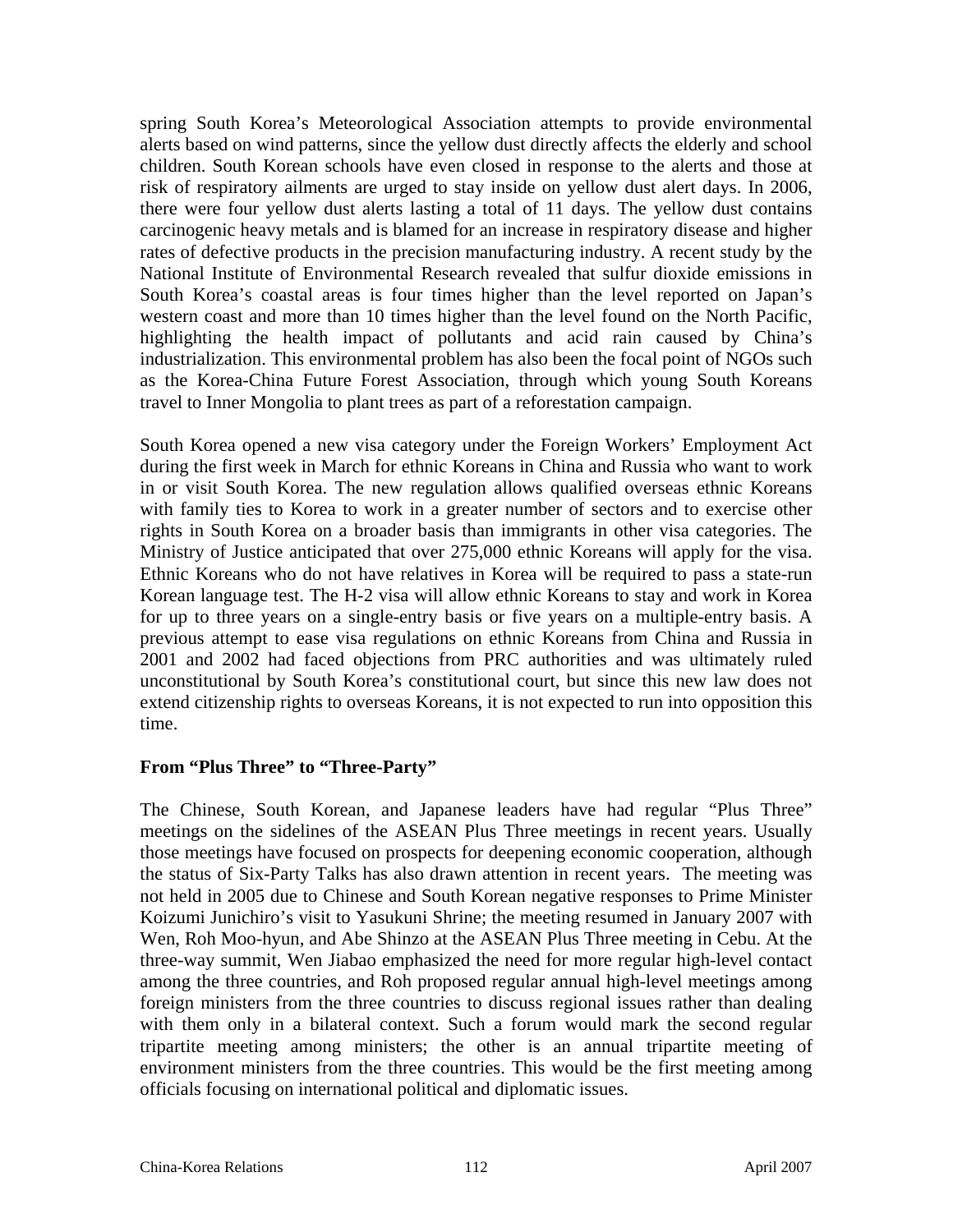Following the meeting in Cebu, ROK Foreign Minister Song Min-soon met leaders in Beijing in late January to discuss developments related to the Six-Party Talks as well as economic and cultural cooperation issues and issues related to South Korean citizens escaping North Korea and China's management of North Korean defectors. To address the latter issue, Minister Song is reported to have requested that China approve an expansion of ROK consular personnel in Shenyang from the current staff of four. ROK Army Chief of Staff Park Heung-ryul and PLA Gen. Ge Zhenfeng announced enhanced military cooperation and exchanges during Gen. Ge's late January visit to South Korea.

#### **The future of China-Korea relations**

Looking back on the 15 years since normalization of China's relations with South Korea, the relationship has developed a vibrancy and intensity that few could have predicted in 1992. PRC Prime Minister Wen Jiabao is set to make his first official visit to South Korea as prime minister in early April to open "Korea-China Friendship Year." But as the two countries move closer, there is no doubt that the future issues may be more difficult than those of the past – even the past itself keeps showing up as an issue in the relationship in the form of territorial and history disputes.

Progress with the Six-Party Talks has served to make South Korean visions of a regional security mechanism more real, even while practical implementation of the Feb. 13 agreement still appears to deliver less influence to South Korea than many South Koreans had envisioned. The mechanisms for cooperation on practical issues such as the environment have developed in response to the emergence of difficult problems. As China and South Korea move closer to each other, new conflicts require new structures for managing new issues, as illustrated this quarter by the impromptu protest by South Korean athletes over Mount Paektu/Mount Changbai. The future of North Korea will be another decisive factor in shaping China's long-term relationship with the Korean Peninsula.

## **Chronology of China-Korea Relations January-March 2007**

**Jan. 3, 2007:** The National Theater of Korea cancels a "2007 Seoul Spectacular" New Year's gala sponsored by the overseas Chinese New Tang Dynasty Television (NTDTV) under pressure from the Chinese government.

**Jan. 4, 2007:** The South Korean public is enraged by media reports of a recording of a conversation between the wife of abducted fisherman Choe Uk-il and an ROK consular official who asks how she got his mobile telephone number. The case highlights chronic difficulties on the part of the South Korean Foreign Ministry in safeguarding rights of South Korean citizens who have escaped from North Korea.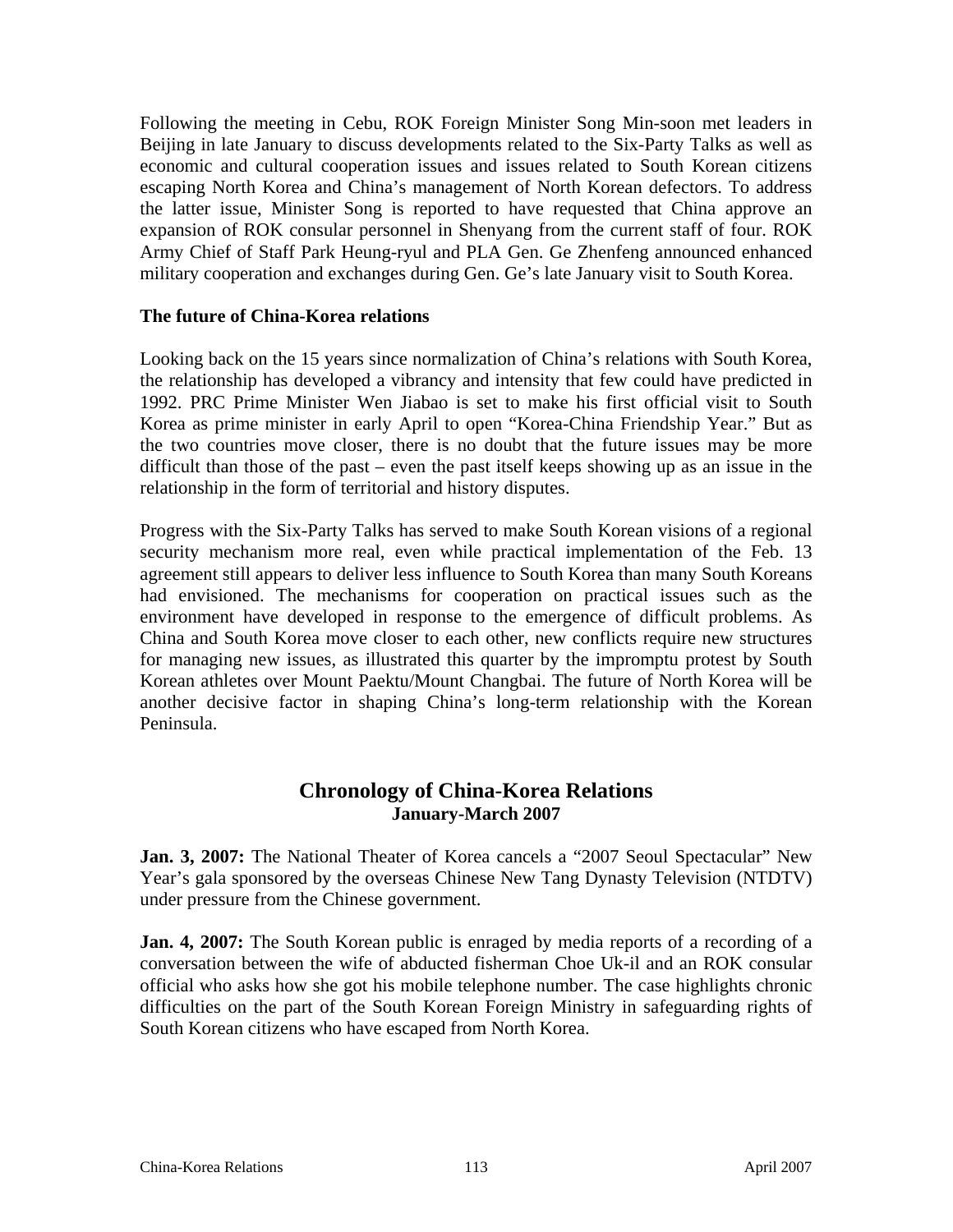**Jan. 14, 2007:** Roh Moo-hyun, Wen Jiabao, and Abe Shinzo meet on the sidelines of the ASEAN Plus Three summit in Cebu. Roh proposes Gimpo-Shanghai direct air service and the institutionalization of a three-way meeting among South Korean, Japanese, and Chinese foreign ministers.

**Jan. 16, 2007:** South Korean fisherman Choe Uk-il returns to South Korea from China 31 years after his detention in North Korea.

**Jan. 18, 2007:** South Korean media strongly criticizes the ROK Foreign Ministry for revelations that it failed to safeguard the families of South Korean prisoners of war in Shenyang who sought to come to South Korea. Chinese police raided their hotel and repatriated the families to North Korea.

**Jan. 25, 2007:** The Korea Trade Investment-Promotion Agency urges South Korean companies to weigh the risks of China's changing business environment carefully before making investments in China.

**Jan. 25, 2007:** Top army commanders from South Korea and China announce plans to enhance military cooperation and improve military exchange programs during the visit to South Korea of PLA Deputy Chief of the General Staff Gen. Ge Zhenfeng.

**Jan. 25-27, 2007:** ROK FM Song Min-soon visits Beijing to meet Chinese counterpart Li Zhaoxing and other Chinese leaders on Six-Party Talks and other bilateral issues.

**Jan. 29, 2007:** South Korea's opposition Grand National Party seeks a National Assembly probe into recent incidents in the course of handling North Korean refugee cases at the South Korean consulate general in Shenyang, China.

**Jan. 31, 2007:** Five female South Korean short-track silver medalists raise signs reading "Mount Paektu is our territory" at a medal awards ceremony during the Winter Asian Games in Chuncheon, South Korea, triggering Chinese demands for an apology from South Korean Foreign Ministry counterparts.

**Feb. 5, 2007:** Twenty North Korean guards are reported to have fled to China after having been accused of bribery for helping defectors.

**Feb. 6, 2007:** The daughter of a South Korean prisoner of war criticizes the South Korean government for its failure to assist her in bringing her father's remains from China to South Korea.

**Feb. 7, 2007:** Korea and China signed an agreement to actively cooperate to promote establishment of electronic governance systems.

**Feb. 8-13, 2007:** The PRC hosts the third session of the fifth round of Six-Party Talks, and announces a Feb. 13 agreement on initial measures to be taken to implement the Sept. 19, 2005 Joint Statement.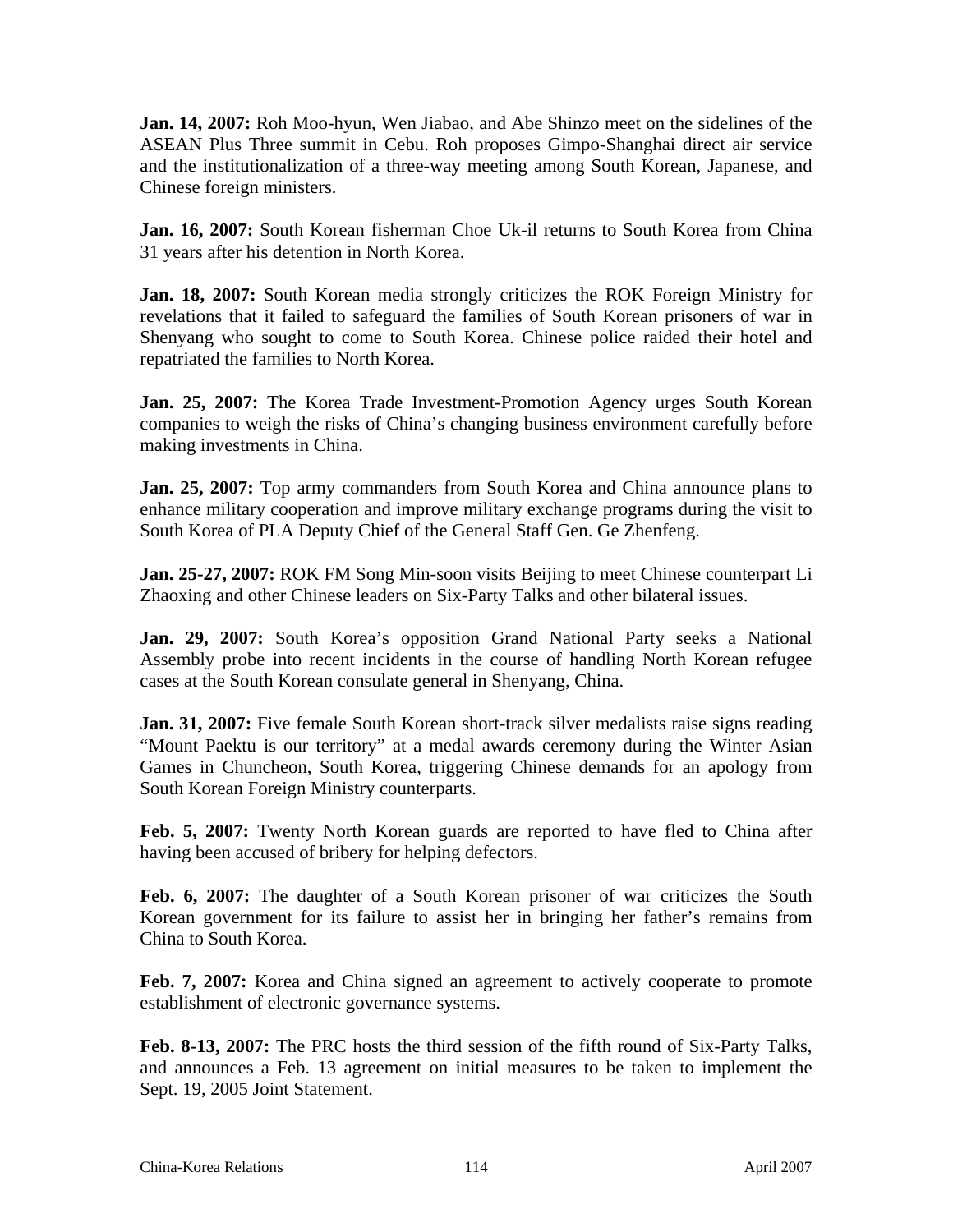**Feb. 11-13, 2007:** Media sightings of Kim Jong-il's oldest son Kim Jong-nam in Beijing en route from Macao to Pyongyang stimulate speculation about North Korean succession and China-DPRK relations.

**Feb. 11, 2007:** A Chinese-Korean detainee is suspected to have started a fire at the Yeosu immigration detention center that claimed the lives of nine foreign inmates.

Feb. 13, 2007: Korea International Trade Association (KITA) projects that China will become the largest exporter in the world and the largest exporter to South Korea this year.

**Feb. 14, 2007:** Yellow dust from China arrives on the Korean Peninsula, one month earlier than previous years.

**Feb. 22, 2007:** Korea Meteorological Association issues its first nationwide warning on yellow dust from China. This warning occurs almost one month earlier than usual.

**Feb. 25, 2007:** Former Chinese Ambassador to Korea Li Bin has come under investigation by the PRC government for leaking state secrets. Li Bin is alleged to have revealed to news media information related to Kim Jong-il's January 2006 visit to China.

**Feb. 26, 2007:** The Korea Intellectual Property Office announces that its patent registration system takes less than nine month to register a technology patent, a measure that is anticipated to help prevent technology infringement by foreign competitors, especially from China.

**March 1, 2007:** South Korea's National Institute of Environmental Research reveals results of a study that shows emissions of sulfur dioxide in coastal areas surrounding South Korea are four to 10 times higher than in other parts of the North Pacific due to China's industrialization.

**March 4, 2007:** Kim Jong-il visits the PRC Embassy in Pyongyang on the occasion of the first full moon following the Spring Festival at the invitation of PRC Ambassador Liu Xiaoming and receives a "verbal message" from Hu Jintao.

**March 5, 2007:** The South Korean Ministry of Justice begins implementation of a new H-2 visa for ethnic Koreans from China and the former Soviet Union that provides more flexible work rules and entry guidelines and other privileges in South Korea.

**March 6, 2007:** South Korean Ministry of Education and Human Resources Development announces that from 2012 South Korean high school textbooks will include information on South Korea's historical and territorial disputes with China and Japan.

**March 20, 2007:** The South Korean Ministry of Foreign Affairs and Trade (MOFAT) announces the launch of a joint feasibility study with Chinese counterparts of the desirability of a China-South Korea FTA.